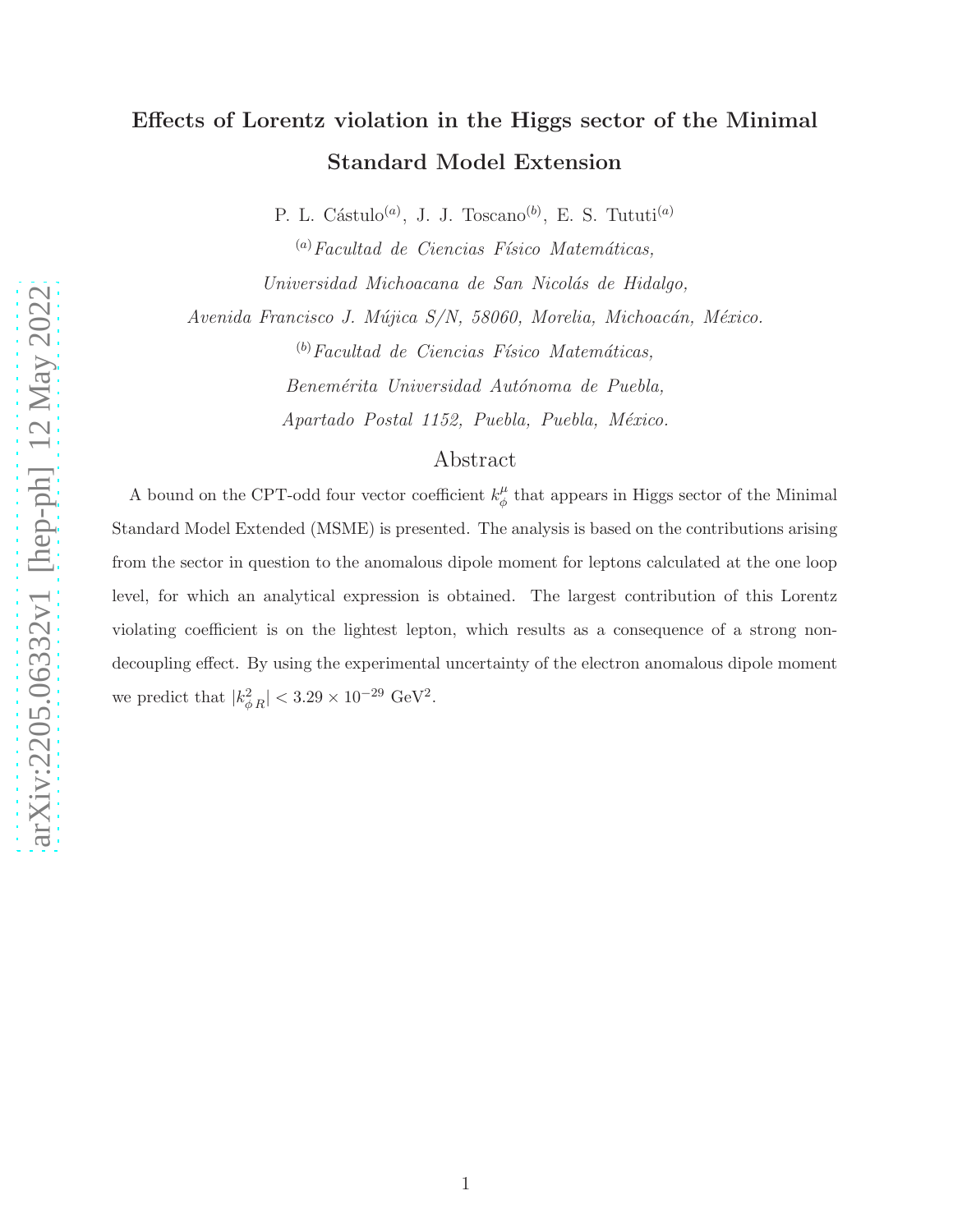## I. INTRODUCTION

Currently, there are founded reasons to believe that the Lorentz Symmetry could not be satisfied at very high energies or equivalently at short distances. This has raised the interest in searching for signals to confirm it. The Standard Model Extension (SME) is an effective field theory formulation that encompasses the Standard Model (SM) coupled to general relativity along with all possible operators for Lorentz violating [\[1](#page-8-0), [2\]](#page-8-1). This model predicts, for instance, unconventional physics effects such as birefringence [\[3\]](#page-8-2) or can give alternative, although even perhaps possible, explanation to the neutrino oscillation phenomenon, based on Lorentz and CPT violation [\[4\]](#page-8-3). However, currently no one experimental evidence exits that corroborates the Lorentz symmetry violation. The full Lagrangian of the SME contains renormalizable and non-renormalizable Lorentz violating terms that are the result of products of operators with coefficients independent of coordinates in such a way that any experimental signal for Lorentz violation, can be expressed in terms of one or more of these coefficients. The operators are classified according to their mass dimension. A restricted case is the minimal standard model extension (MSME) which is constructed with operators of mass dimension 4 or less [\[3](#page-8-2)]. The SME contains great quantity of parameters in the sector of matter that have been studied by means of different terrestrial high precision experiments or astrophysical observations. Concerning the MSME, many of the aforementioned coefficients in the model are reported in Ref. [\[5\]](#page-8-4) which is continuously updated.

There are other sectors of the MSME, such as the Higgs sector in which some of its coefficients have also been studied in various scenarios of high energy physics at the tree  $[6, 7]$  $[6, 7]$  $[6, 7]$  $[6, 7]$  and one loop level  $[8-11]$ . In Ref.  $[8]$  it is studied the Higgs sector, where it was established bounds on the CPT-even and CPT-odd coefficients appearing in this sector, by considering the photon and Z gauge boson propagators, respectively. The  $k_{\phi\phi}^{\mu\nu}$  CPT-even anti-symmetric coefficients, were broadly discussed and it was established estimated bounds for these [\[8](#page-8-7), [9](#page-9-1)]. In particular, in [\[8\]](#page-8-7) the CPT-odd coefficient  $k^{\mu}_{\phi}$  was bounded in an indirect way, by considering a non zero expectation value of the  $Z_{\mu}$  gauge boson field. The best bound obtained for  $\text{Re}(k^{\mu}_{\phi})$  $_{\phi}^{\mu}$ ) is less than 10<sup>-31</sup> GeV. This bound is derived from neutrons with the use of two-species noble-gas maser [\[12\]](#page-9-2). In Ref. [\[9](#page-9-1)], it was shown that Im  $k_{\phi\phi}^{\mu\nu}$ , can be removed out in favor of others terms in the same CPT-even Higgs sector of the MSME.

In this paper we also analyze the CPT-odd coefficient in Higgs sector of the MSME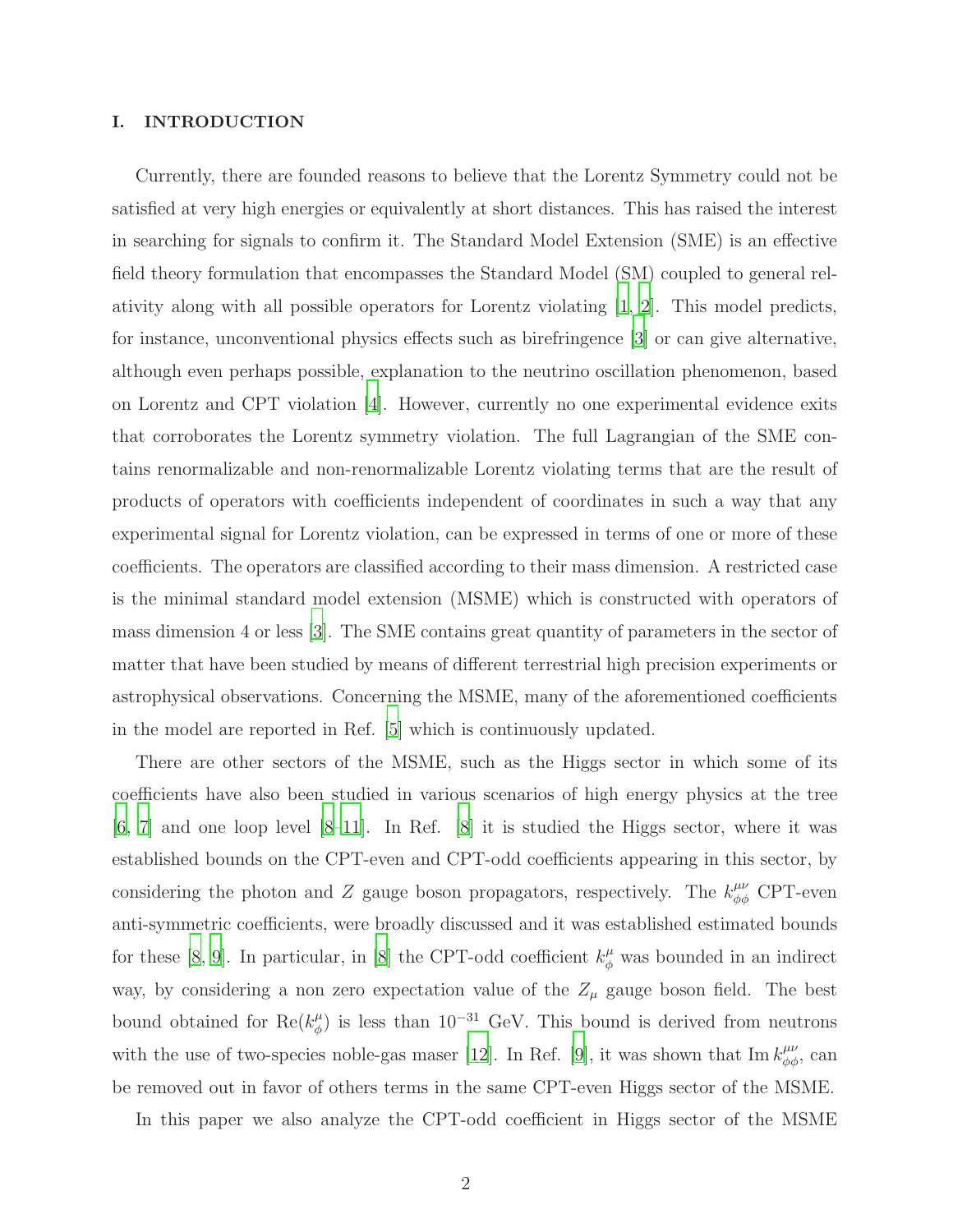through the  $\gamma \overline{l} \overline{l}$  vertex at the one-loop level, where  $l = e, \mu, \tau$ . In particular, we focus on finding bounds for the scalar product of  $k^{\mu}_{\phi}$  $\frac{\mu}{\phi}$  four-vector in the Higgs sector of the MSME. This is done by calculating the contribution to the dipolar magnetic moment of the lepton according to sector in question. Since  $k^{\mu}_{\phi}$  $\frac{\mu}{\phi}$  has mass dimension, it results an non-decoupling effect on physical quantities, such as the dipolar magnetic moment. The result of this effect is that the amplitude behaves as  $1/m_e^4$ . We use this result along with the experimental measurements of high precision of the anomalous dipole moment of the electron to do numerical predictions.

An outline of this paper is as follows. In Sec. II we present the piece of Lagrangian to be used in the work. In Sec. III we develop the calculations of the CPT-odd dipolar magnetic moment of leptons. Finally, in Sec IV we give our final considerations.

## II. THEORETICAL FRAMEWORK

# A. General structure of the  $\Gamma^{\mu}$  vertex

In order to carry out the calculation of  $\bar{l}l\gamma$  coupling at the one loop level, let us consider the most general Lorentz structure of the vertex in question that couples a photon with charged leptons on shell in terms of independent form factors. The vertex function can be expressed as follows [\[13](#page-9-3)]:

<span id="page-2-0"></span>
$$
\Gamma_{\mu}(q^2) = F_1(q^2)\gamma_{\mu} + F_2(q^2)i\sigma_{\mu\nu}q^{\nu} - F_3(q^2)\gamma_5\sigma_{\mu\nu}q^{\nu},\tag{1}
$$

where, as usual,  $q = p - p'$  is the transferred momentum and  $\sigma^{\mu\nu} \equiv \frac{i}{2}$  $\frac{i}{2} [\gamma^{\mu}, \gamma^{\nu}]$ . As it is well known, the  $F_1(0) = Q_l$  form factor is related to the electric charge of the lepton, the  $F_2$  and  $F_3$  form factors are related to the dipole moments of the lepton l with mass  $m_l$  as follows:

$$
a_l = -2m_l F_2(0), \t d_l = F_3(0), \t (2)
$$

expressions that will be used in what follows.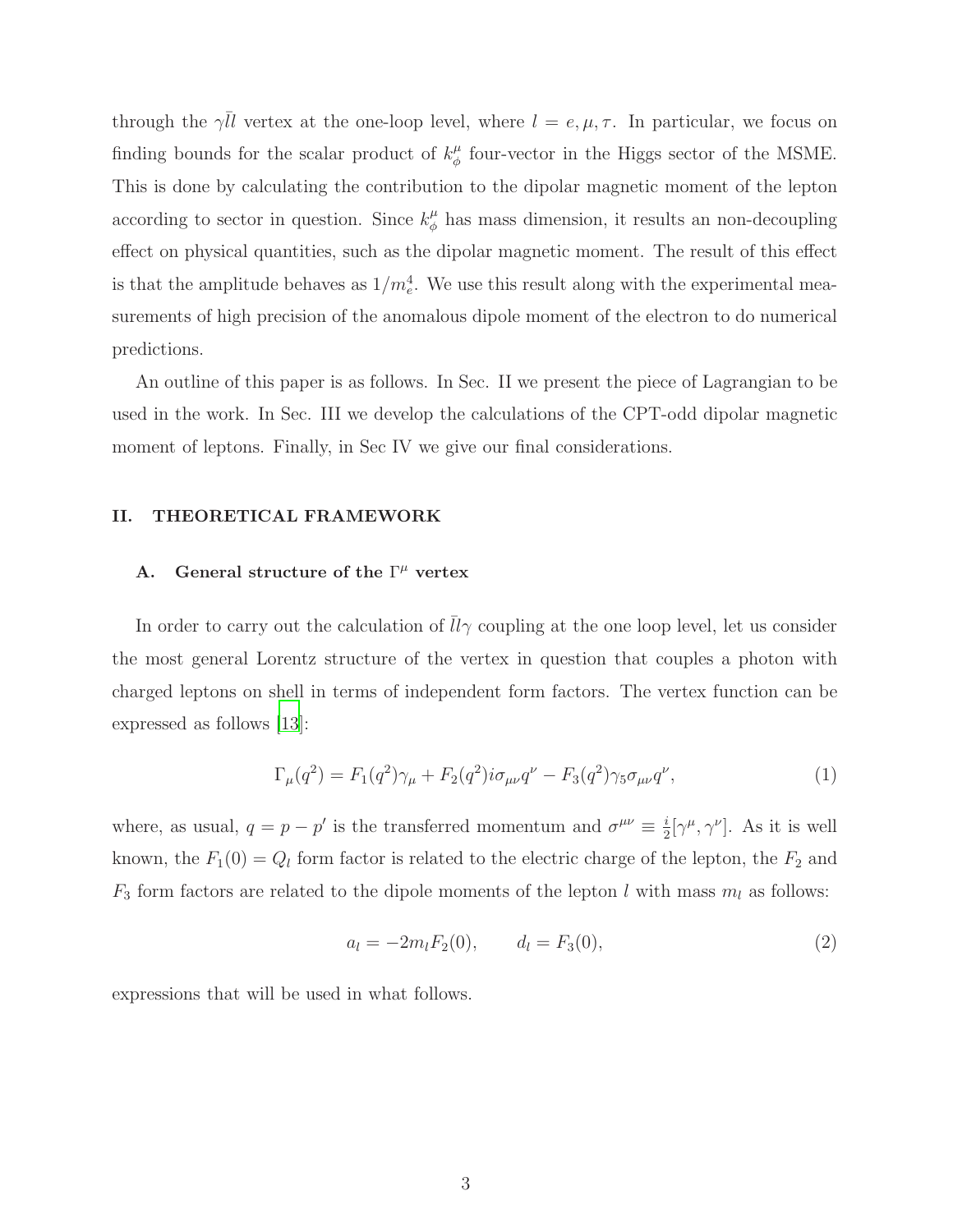#### B. Higgs sector of the SME

In order to simplify our analysis as much as possible, we restrict ourselves to the Higgs sector of the MSME [\[3](#page-8-2)]. The CPT violation in this sector occurs through the following term

$$
\mathcal{L}_{\text{Higgs}}^{\text{CPT-odd}} = ik_{\phi}^{\mu} \left( \phi^{\dagger} D_{\mu} \phi \right) + \text{H.c.},\tag{3}
$$

where  $\phi$  is the  $SU(2)$ -doublet Higgs field,  $k^{\mu}_{\phi} = k^{\mu}_{\phi} + i k^{\mu}_{\phi}$  is constant complex four-vector with dimensions of energy, being  $k^{\mu}_{\phi R,I}$  its real and imaginary parts respectively. The covariant derivative  $D_{\mu}$  is

$$
D_{\mu} = \partial_{\mu} - i\frac{g}{\sqrt{2}} \left( \sigma^+ W^+_{\mu} + \sigma^- W^-_{\mu} \right) - i\frac{g}{2} \cos \theta_W \left( \sigma^3 - \tan^2 \theta_W Y \right) Z_{\mu} - ieQ A_{\mu}, \tag{4}
$$

where g is the weak constant coupling,  $\sigma^{\pm} = 1/2(\sigma^1 \pm i\sigma^2)$ ,  $\theta_W$  is the weak angle, Y the hypercharge, and  $Q = 1/2(\sigma^3 + Y)$ , being  $\sigma^i$ ,  $i = 1, 2, 3$  the Pauli matrices. In the unitary gauge, we can work out the Lagrangian in Eq. (3) to obtain

<span id="page-3-0"></span>
$$
\mathcal{L}_{\text{Higgs}}^{\text{CPT-odd}} = ik_{\phi I}^{\mu} \left( v + H \right) \partial_{\mu} H - k_{\phi R}^{\mu} \frac{g}{2 \cos \theta_W} \left( v + H \right)^2 Z_{\mu}.
$$
 (5)

Notice that we can drop the term containing the factor  $H \partial_{\mu} H = 1/2 \partial_{\mu} (H^2)$  in last equation, since it represents a surface term. The Lagrangian in [\(5\)](#page-3-0) will be useful for our purposes, from which we can extract the Feynman rules that will be used in the calculation presented below. In particular, let us show the Feynman rule that, in addition to the used in the electroweak sector of the SM, will be employed in the calculation. This corresponds to a line of a Higgs connecting a line of a Z gauge boson as follows:



FIG. 1: Feynman rule.

## III. THE CPT-ODD ANOMALOUS DIPOLE MOMENT

Having presented the structure of the Lagrangian of interest, we now turn to present the calculation of the vertex that involves the information on the  $k^{\mu}_{\phi R}$  four vector. Let us consider the invariant amplitude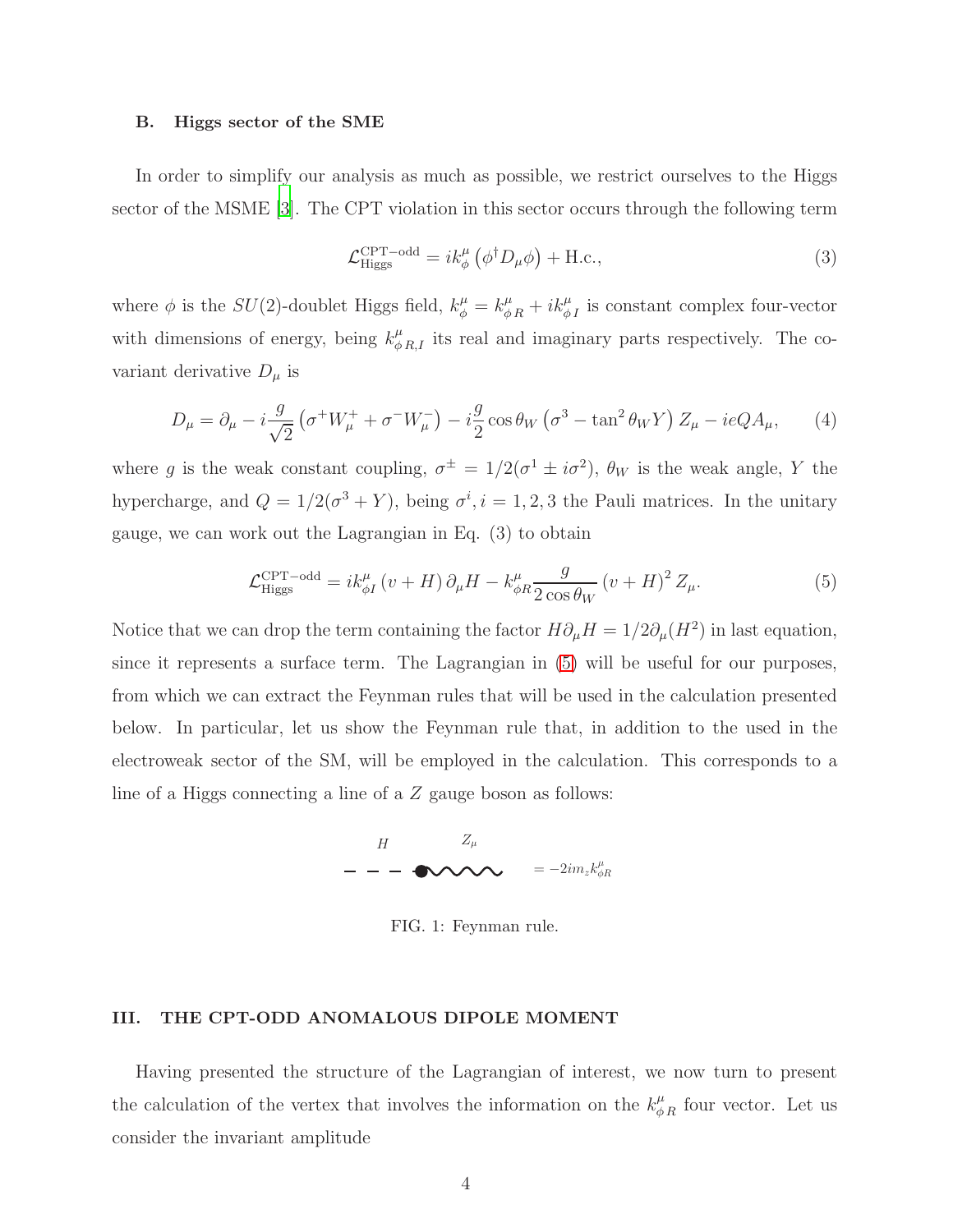<span id="page-4-1"></span>
$$
-i\mathcal{M} = \bar{u}(p_2) (-i\Gamma_\mu) u(p_1) \epsilon^{\mu*}(q), \qquad (6)
$$

where the vertex  $\Gamma_{\mu} = \Gamma_{\mu}^{(a)} + \Gamma_{\mu}^{(b)}$  receives contributions at the one loop level from diagrams in Fig. [2](#page-4-0) (a) and (b). For the  $\Gamma_{\mu}^{(a)}$  contribution, we have

$$
-i\Gamma_{\mu}^{(a)} = i\frac{eg^2m_Z^2}{\cos^2\theta_W} \int \frac{d^4k}{(2\pi)^4} \frac{T_{\mu}}{[k^2 - m_H^2][k^2 - m_Z^2]^2 \left[ (k+p_1)^2 - m_l^2 \right] \left[ (k+p_2)^2 - m_l^2 \right]},
$$
 (7)

with

$$
T_{\mu} = (k_{\phi R})_{\lambda} (k_{\phi R})_{\beta} \left( g^{\alpha \beta} - \frac{k^{\alpha} k^{\beta}}{m_Z^2} \right) \left( g^{\beta \lambda} - \frac{k^{\beta} k^{\lambda}}{m_Z^2} \right) \left[ \gamma_{\beta} \left( g_V^f - g_A^f \gamma^5 \right) \times \left( k + \not{p}_2 + m_l \right) \gamma_{\mu} (k + \not{p}_1 + m_l) \gamma_{\alpha} \left( g_V^f - g_A^f \gamma^5 \right) \right]. \tag{8}
$$

The contribution resulting from diagram in Fig.  $2(b)$  is quite suppressed due to the coupling



<span id="page-4-0"></span>FIG. 2: Feynman diagrams contributing to the  $\bar{l}l\gamma$  vertex.

 $H\bar{l}l$  which is  $\frac{igm_l}{2m_W}$ , hence the corresponding amplitude is suppressed by a factor  $\left(\frac{m_l}{m_W}\right)$  $\left(\frac{m_l}{m_W}\right)^2$  and, consequently, we can neglect it.

In order to carry out the calculations of the invariant amplitude  $\mathcal M$  in Eq. [\(6\)](#page-4-1) and the vertex function,  $\Gamma^{\mu}$ , we use the tensor decomposition of FeynCalc [\[14](#page-9-4)] to express the form factors in Eq. [\(1\)](#page-2-0) in terms of Passarino-Veltman (PV) scalar functions. The result is quite lengthy and it depends on  $A_0$ ,  $B_0$ ,  $C_0$  and  $D_0$  PV scalar functions, in general with different arguments. Let us comment that at some stage of calculation, we used different identities of PV scalar functions such as  $A_0(m^2) = m^2[1 + B_0(0, m^2, m^2)]$  in order to eliminate the  $A_0$ ,  $C_0$  and  $D_0$  functions with proper arguments in favor of the  $B_0$ 's functions. Finally, the contribution due to CPT-odd coefficients to the anomalous dipole moment,  $a_l^{\text{CPT-odd}}$  $\frac{CPT - odd}{l}$  for a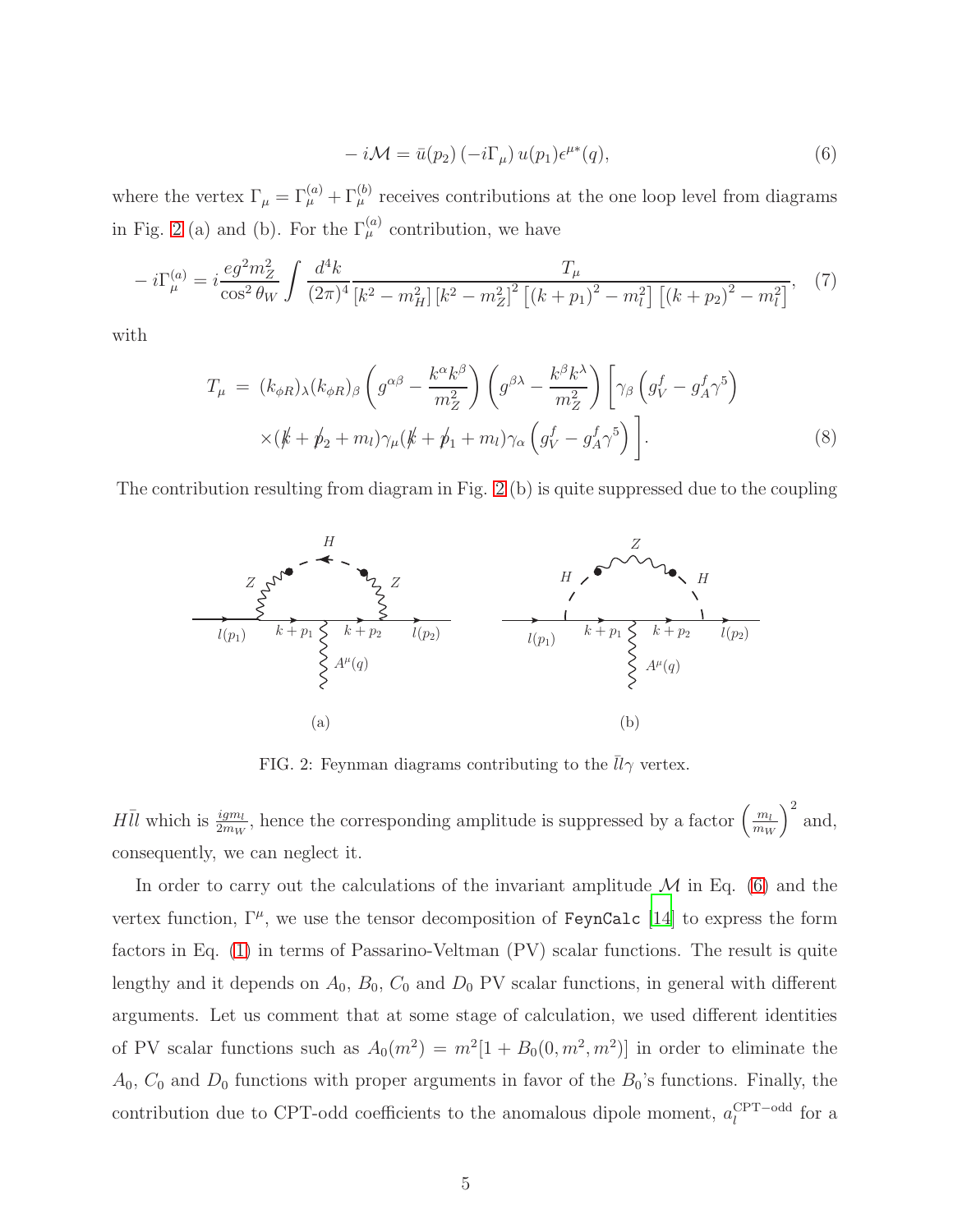lepton l, can be cast as:

<span id="page-5-0"></span>
$$
a_l^{\text{CPT-odd}} = \frac{\alpha}{\pi \sin 2\theta_W} \left( \frac{m_Z^2}{m_H^2 - m_Z^2} \right) \left( \frac{k_{\phi_R}^2}{m_l^2} \right) \left[ (g_V^l)^2 f_V(0) + (g_A^l)^2 f_A(0) \right],\tag{9}
$$

where, as usual,  $\alpha = e^2/4\pi$  is the fine structure constant. We recall that  $k_{\phi_R}^2 = k_{\phi}^{\mu}$  $_{\phi_R}^{\mu} k_{\phi_R \, \mu}$  and it can be positive, negative or zero. In the last case, nothing to do. Thus, we tacitly assume that  $k^{\mu}_{\phi}$  $\frac{\mu}{\phi_R}$  can be either space-like or time-like four-vector. The vector  $f_V(0) = f_V(q^2 = 0)$ and the axial  $f_A(0) = f_A(q^2 = 0)$  form factors are given respectively by

<span id="page-5-1"></span>
$$
f_{V,A}(0) = f_0^{V,A} + \sum_{i=1}^{5} f_i^{V,A} B_0(i) + f_6^{V,A} m_Z^2 C_0.
$$
 (10)

Here, the various  $B_0(i)$  functions stand for PV's with different argument. The explicit expressions for the functions involved in this equation are displayed in the appendix. Although the dipole magnetic moment in Eq. [\(9\)](#page-5-0) is expressed in a linear form, as a function of different  $B_0$ 's, each containing an UV divergence, its is easy to see that the final result is UV free, as it must be.

An analysis of the different functions in Eq. [\(10\)](#page-5-1), indicates that the  $a_l^{\text{CPT-odd}}$  $\frac{CPT - odd}{l}$  is very sensitive to the mass  $m_l$  of the charged lepton. This implies that the main result emerges from the anomalous dipole moment of the electron. The most important contributions to the vector and axial parts come from the terms  $f_1^{V,A}B_0(1)$ ,  $f_2^{V,A}B_0(2)$  and  $f_6^{V,A}m_Z^2C_0$ , respectively. Moreover a Taylor expansion around  $m_l = 0$  shows that the dominant contribution to  $f_V(0)$  part is

$$
f_V(0) = \frac{3}{8} \left( \frac{m_Z^2}{m_e^2} \right) \log \left( \frac{m_Z^2}{m_e^2} \right) + \cdots,
$$
\n(11)

where the ellipsis stand for contributions  $\mathcal{O}(m_e^2/m_Z^2)$  which can be dropped. Analogously, the dominant contribution to the axial form factor comes from the electron:

$$
f_A(0) = \frac{9}{32} \left( \frac{m_Z^2}{m_e^2} \right) \log \left( \frac{m_Z^2}{m_e^2} \right) + \cdots
$$
 (12)

Hence, the main contribution to the electron anomalous dipole moment arising from CPTodd Higgs sector of the MSME can be written as

$$
a_e^{\text{CTP-odd}} = \frac{\alpha}{\pi \sin^2 2\theta_W} \left( \frac{m_Z^2}{m_H^2 - m_Z^2} \right) \left( \frac{|k_{\phi_R}^2|}{m_e^2} \right) \left[ \frac{3}{8} \left( g_V^e \right)^2 + \frac{9}{32} \left( g_A^e \right)^2 \right] \left( \frac{m_Z^2}{m_e^2} \right) \log \left( \frac{m_Z^2}{m_e^2} \right). \tag{13}
$$

By demanding that this contribution be less than the experimental uncertainty:  $a_e^{\text{CTP-odd}}$  $\Delta a_e^{\text{Exp}}$ , we can establish a bound for the CPT-odd coefficient:

$$
|k_{\phi_R}^2| < \left\{ \frac{\alpha}{\pi \sin^2 2\theta_W} \left( \frac{m_Z^4}{m_H^2 - m_Z^2} \right) \left[ \frac{3}{8} \left( g_V^e \right)^2 + \frac{9}{32} \left( g_A^e \right)^2 \right] \log \left( \frac{m_Z^2}{m_e^2} \right) \right\}^{-1} m_e^4 \, \Delta a_e^{\text{Exp}}.\tag{14}
$$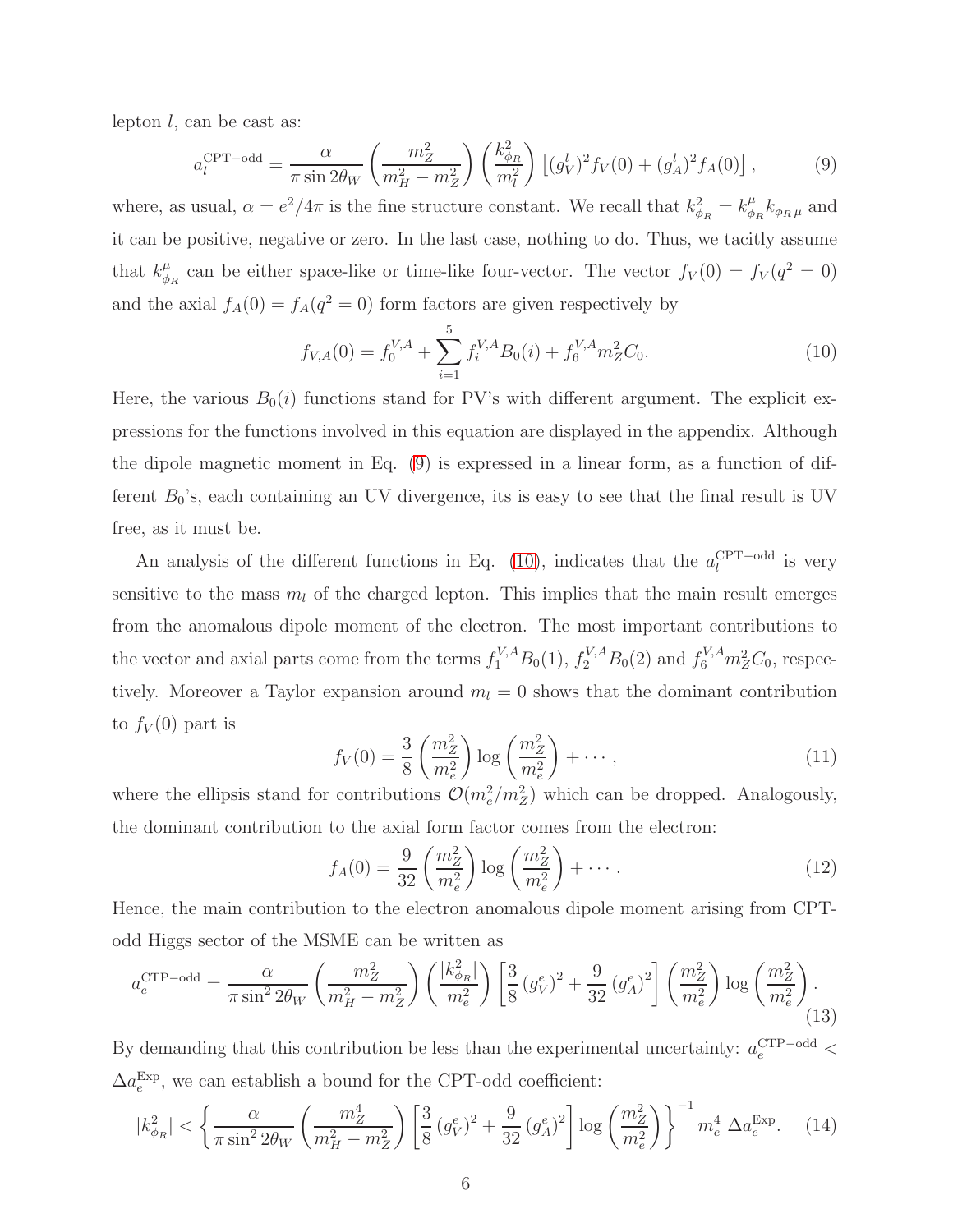In order to determine the numerical bound, we use the values reported in the Particle Data Group [\[15\]](#page-9-5) for different parameter in the expression, finding that  $|k_{\phi_R}^2| < 3.29 \times 10^{-29}$  GeV<sup>2</sup>.

## IV. CONCLUSIONS AND FINAL CONSIDERATIONS

The MSME is a minimal extension to the standard model that accounts for the violations of the Lorentz and CTP symmetries that could occur in nature. The corresponding Lagrangian contains terms composed by CPT-even and CPT-odd coefficients that couple to matter and gauge fields. The knowledge of these coefficients could be helpful to find out in a more exhaustive way the possible violations of the mentioned symmetries. In this paper we have presented a calculation on the contributions arising from the CPT-odd Higgs sector of the MSME to the anomalous dipole moment of charged leptons. We found that in the limit of vanishing mass lepton, the dominant contribution is due to the lighter lepton. For the case of an electron, we obtained an analytical expression for the anomalous dipole moment that takes into account the effects of the CPT-odd resulting from the sector under consideration. This allowed us to establish the bound on the CPT-odd coefficient:  $|k_{\phi R}^2| < 3.29 \times 10^{-29}$  $GeV<sup>2</sup>$ .

#### Acknowledgments

We acknowledge financial support from CIC-UMSNH and SNI (México).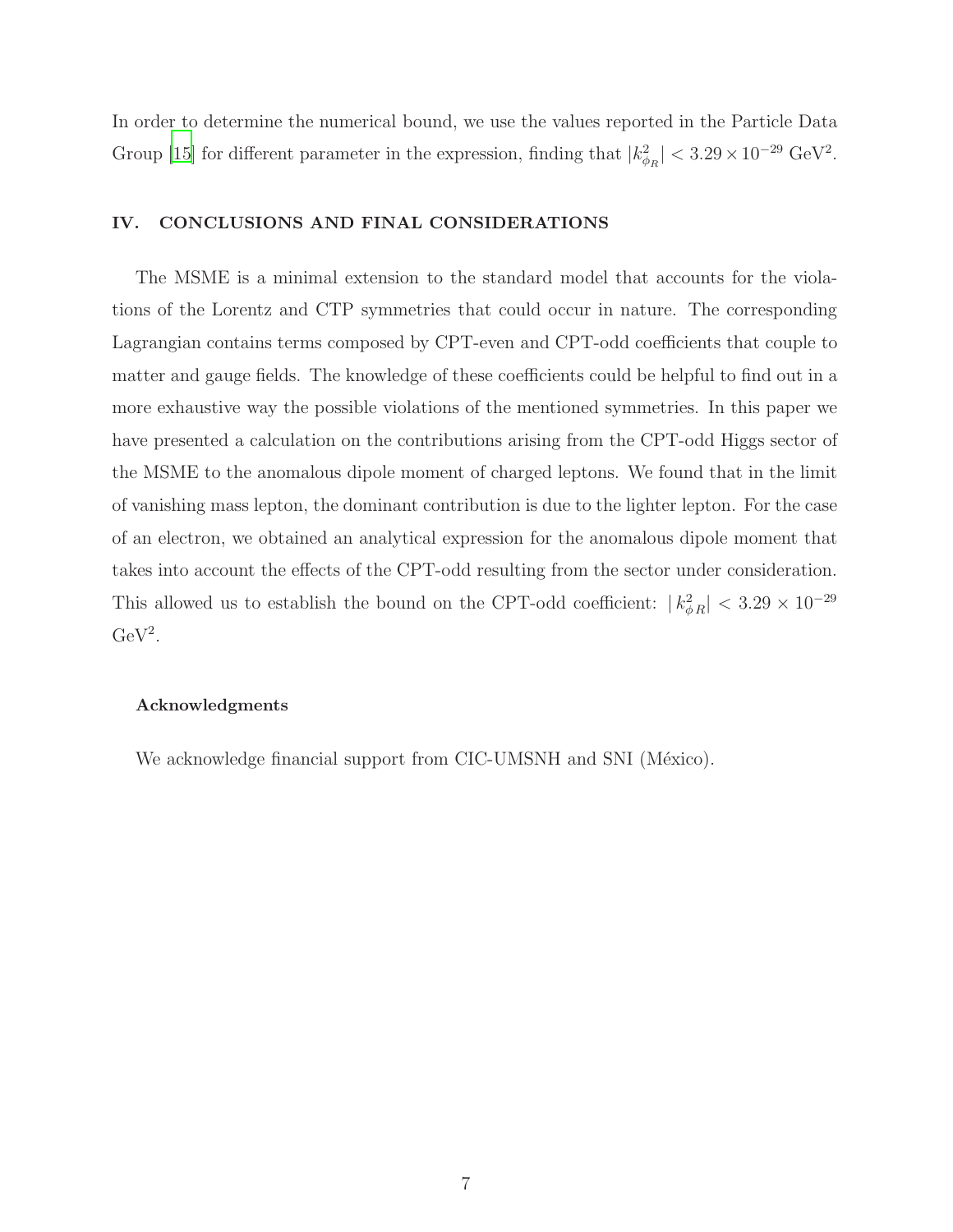# Appendix A

Useful relation between Passarino-Veltman scalar functions.

$$
B_0(1) = B_0(m_l^2, m_l^2, m_Z^2)
$$
  
\n
$$
B_0(2) = B_0(m_l^2, m_l^2, m_H^2)
$$
  
\n
$$
B_0(3) = B_0(0, m_Z^2, m_Z^2)
$$
  
\n
$$
B_0(4) = B_0(0, m_H^2, m_H^2)
$$
  
\n
$$
B_0(5) = B_0(0, m_H^2, m_H^2)
$$
  
\n
$$
C_0 \equiv C_0(m_l^2, 0, 0, m_Z^2, m_l^2, m_Z^2)
$$
  
\n
$$
= \frac{\partial}{\partial m_Z^2} \frac{1}{i\pi^2} \int d^4k \frac{1}{(k^2 - m_Z^2)[(k + p_1)^2 - m_l^2]}
$$
  
\n
$$
= \frac{1}{m_l^2 \sqrt{1 - \frac{4m_l^2}{m_Z^2}}} \left[ -\frac{1}{2} \sqrt{1 - \frac{4m_l^2}{m_Z^2}} \log \left( \frac{m_Z^2}{m_l^2} \right) + \left( 1 - \frac{2m_l^2}{m_Z^2} \right) \log \left( \frac{1 - \sqrt{1 + \frac{4m_l^2}{m_Z^2}}}{1 - \sqrt{1 - \frac{4m_l^2}{m_Z^2}}} \right) \right]
$$

Vector form factors:

$$
f_0^V = \frac{1}{(m_H^2 - 4m_l^2)(m_Z^2 - 4m_l^2)^2(m_H^2 - m_Z^2)} \Bigg\{ -\frac{7}{4} m_H^2 m_Z^4 (m_H^2 - m_Z^2) + m_l^2 [4m_l^2 (m_H^2 - m_Z^2)(16m_l^2 - 15m_Z^2) + m_Z^2 (11m_H^4 - 4m_Z^2 m_H^2 - 7m_Z^4)] \Bigg\}
$$
  

$$
f_1^V = \frac{1}{4(m_Z^2 - 4m_l^2)^2(m_H^2 - m_Z^2)} \Bigg\{ m_Z^4 (13m_H^2 - 5m_Z^2) + 2m_l^2 [4m_l^2 (17m_H^2 - 5m_Z^2) - m_Z^2 (47m_H^2 - 19m_Z^2)] \Bigg\}
$$
  

$$
f_2^V = -\frac{2m_H^2 (m_H^2 - 3m_l^2)}{(m_H^2 - m_l^2)(m_H^2 - m_Z^2)} \Bigg\{ m_Z^4 (13m_H^2 - 5m_Z^2) f_3^V = -\frac{1}{4(m_Z^2 - 4m_l^2)^2(m_H^2 - m_Z^2)} \Bigg\{ m_Z^4 (13m_H^2 - 5m_Z^2) + 2m_l^2 [m_l^2 m_H^2 + 12m_Z^2 (3m_Z^2 - 7m_H^2)] \Bigg\}
$$
  

$$
f_4^V = \frac{m_l^2}{2(m_H^2 - 4m_l^2)(m_Z^2 - 4m_l^2)^2} \Bigg\{ 4m_l^2 (20m_l^2 - 9m_H^2 - m_Z^2) + 5m_H^2 m_Z^2 \Bigg\}
$$
  

$$
f_5^V = \frac{2m_H^2 (m_H^2 - 2m_l^2)}{(m_H^2 - 4m_l^2)(m_H^2 - m_Z^2)}
$$
  

$$
f_6^V = \frac{3m_Z^2 - 4m_l^2}{4(m_Z^2 - 4m_l^2)}
$$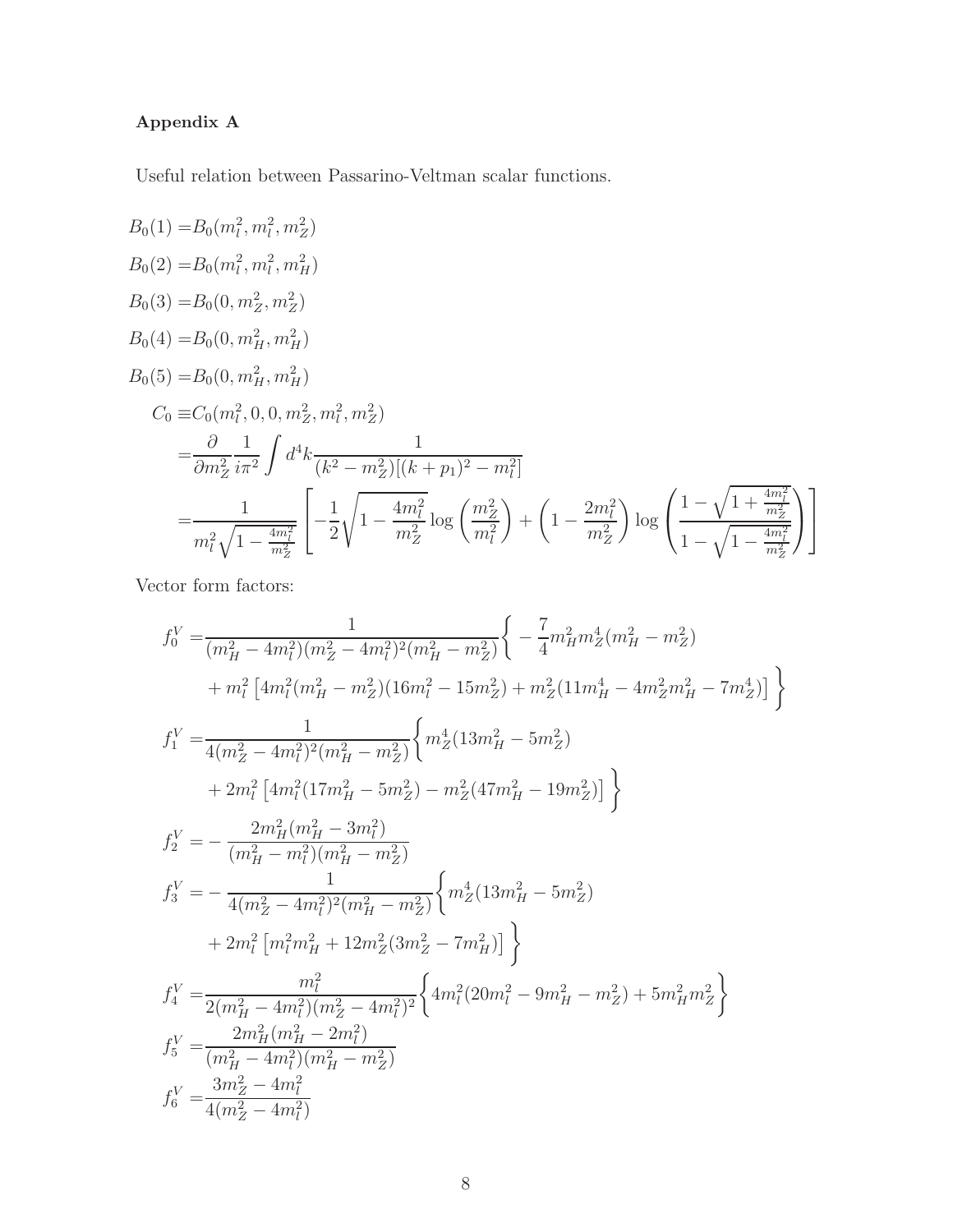Axial form factors:

$$
\begin{split} f_{0}^{A}=&\frac{1}{48m_{Z}^{4}(m_{Z}^{2}-4m_{l}^{2})}\bigg\{m_{Z}^{2}\left[16m_{H}^{2}(3m_{H}^{2}-m_{Z}^{2})-85m_{Z}^{4}\right] \\ &+2m_{l}^{2}\left[4m_{l}^{2}(33m_{H}^{2}-73m_{Z}^{2})-m_{H}^{2}(96m_{H}^{2}+m_{Z}^{2})+195m_{Z}^{4}\right]\bigg\} \\ f_{1}^{A}=&\frac{1}{48m_{Z}^{2}(m_{Z}^{2}-4m_{l}^{2})^{2}(m_{H}^{2}-m_{Z}^{2})}\bigg\{5m_{Z}^{4}(33m_{H}^{2}-17m_{Z}^{2}) \\ &+2m_{l}^{2}\left[4m_{l}^{2}(93m_{H}^{2}-29m_{Z}^{2})-m_{Z}^{2}(399m_{H}^{2}-175m_{Z}^{2})\right]\bigg\} \\ f_{2}^{A}=&\frac{1}{48m_{Z}^{4}(m_{H}^{2}-m_{Z}^{2})}\bigg\{-16m_{H}^{2}(3m_{H}^{4}-4m_{H}^{2}m_{Z}^{2}+6m_{Z}^{4}) \\ &+32m_{l}^{2}(3m_{H}^{4}-2m_{H}^{2}m_{Z}^{2}+3m_{Z}^{4})\bigg\} \\ f_{3}^{A}=&\frac{1}{48m_{Z}^{2}(m_{Z}^{2}-4m_{l}^{2})(m_{H}^{2}-m_{Z}^{2})}\bigg\{-5m_{Z}^{4}(33m_{H}^{2}-17m_{Z}^{2}) \\ &-4m_{l}^{2}\left[48m_{l}^{2}(2m_{H}^{2}-m_{Z}^{2})+m_{Z}^{2}(73m_{Z}^{2}+165m_{H}^{2})\right]\bigg\} \\ f_{4}^{A}=&\frac{m_{l}^{2}}{48m_{Z}^{4}(m_{H}^{2}-m_{Z}^{2})}\bigg\{8m_{l}^{2}(24m_{H}^{2}-53m_{Z}^{2})-2m_{Z}^{2}(24m_{H}^{2}-77m_{Z}^{2})\bigg\} \\ f_{5}^{A}=&\frac{1}{48m_{Z}^{4}(m_{H}^{2}-m_{Z}
$$

- <span id="page-8-0"></span>[1] D. Colladay and V. A. Kostelecký, Phys. Rev. **D55**[, 6760 \(1997\).](https://doi.org/10.1103/PhysRevD.55.6760)
- <span id="page-8-1"></span>[2] V. A. Kostelecký, Phys. Rev. **D69**[, 105009 \(2004\).](https://doi.org/10.1103/PhysRevD.69.105009)
- <span id="page-8-2"></span>[3] D. Colladay and V. A. Kostelecký, Phys. Rev. D58[, 116002 \(1998\).](https://doi.org/10.1103/PhysRevD.58.116002)
- <span id="page-8-3"></span>[4] V. A. Kostelecký and M. Mewes, Phys. Rev.  $D70$ ,  $031902(R)$  (2004).
- <span id="page-8-4"></span>[5] V. A. Kostelecký and N. Russell, [Rev. Mod. Phys.](https://doi.org/10.1103/RevModPhys.83.11) **83**, 11 (2011); [arXiv:0801.0287V15.](http://arxiv.org/abs/0801.0287v15)
- <span id="page-8-5"></span>[6] J. I. Aranda, F. Ramírez-Zavaleta, D. A. Rosete, F. J. Tlachino, J. J. Toscano and E. S. Tututi, [J. Phys. G: Nucl. Part. Phys.](https://doi.org/10.1088/0954-3899/41/5/055003) 41 055003 (2014).
- <span id="page-8-6"></span>[7] J. I. Aranda, F. Ramírez-Zavaleta, F. J. Tlachino, J. J. Toscano and E. S. Tututi, [Int. J. Mod. Phys. A](https://doi.org/10.1142/S0217751X14501802) 29, 1450180 (2014).
- <span id="page-8-7"></span>[8] D. L. Anderson, M. Sher, and I. Turan, Phys. Rev. D70[, 016001 \(2004\).](https://doi.org/10.1103/PhysRevD.70.016001)